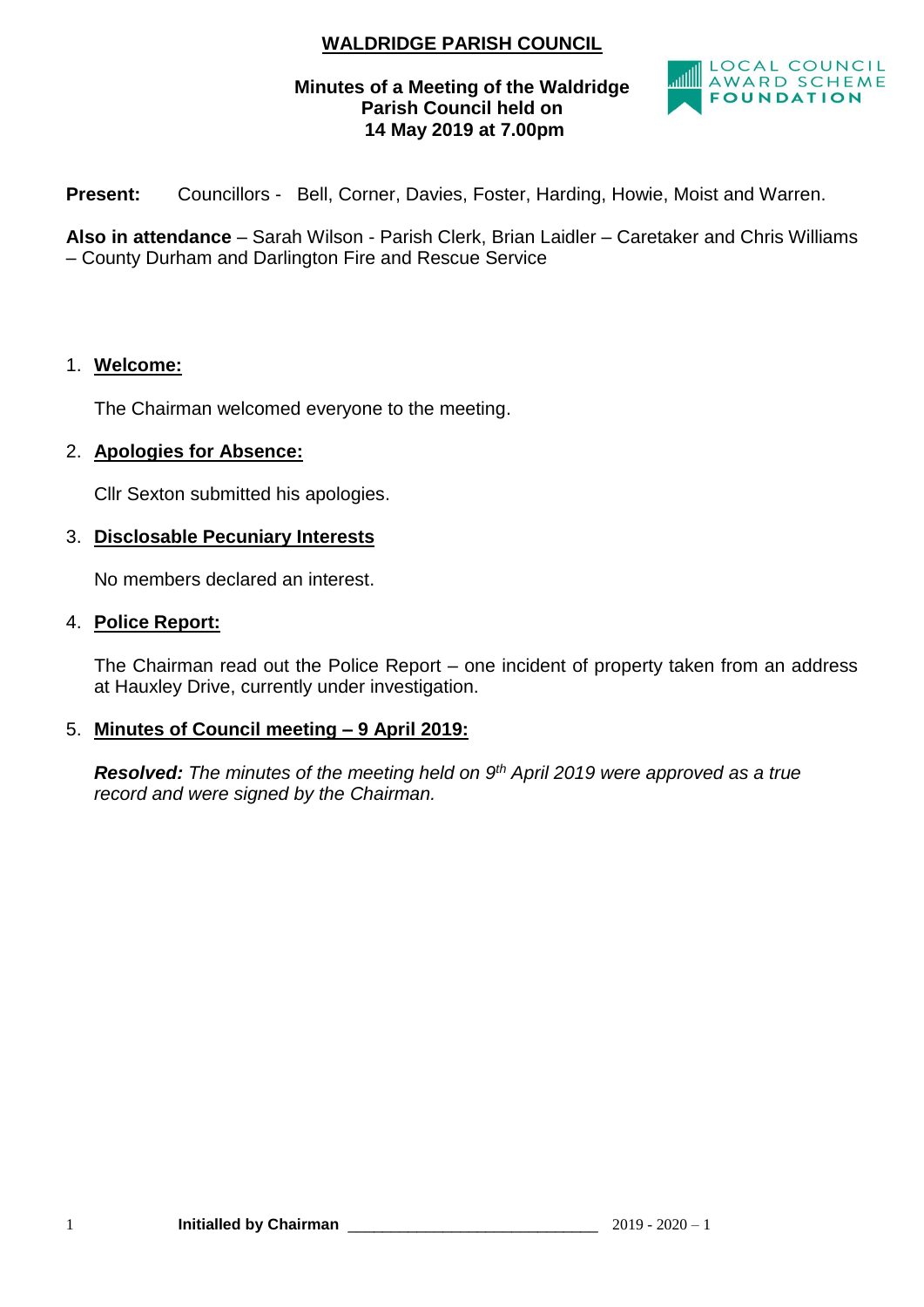# 6. **Parish matters and ongoing items**

## a) **County Councillors report**

Cllr Bainbridge submitted his apologies. The Clerk read out an update forwarded by Cllr Bainbridge via email: a further email has been sent to Barratt Homes with regard to the transfer of land in order for the County to adopt the highway – awaiting reply.

*Resolved: Report noted.* 

# b) **Fire Brigade Speaker**

In Mick Clark's absence, Chris Williams from County Durham and Darlington Fire and Rescue Service gave a talk on the subject of Safety and Wellbeing visits that are carried out by the fire service. The fire service receives referrals from Social Services, neighbours and Councils, among others, which identify vulnerable residents. Vulnerabilities include those suffering from dementia, those at greater risk of slips, trips, and falls, and those who spend the majority of their time alone. As these are all proven indicators of fire risk, the fire service will arrange a Safety and Wellbeing visit, which is tailored to the individual. As the fire service often have difficulty identifying at risk individuals, the Parish Council agreed to share a post about the Safety and Wellbeing visits on their Facebook page and group, and also agreed to add an article to the next issue of the Clippings.

# *Resolved: Update noted.*

# c) **Waldridge Parish in Bloom Working Group**

Cllr Foster raised the concern that not all members have access to information regarding planting, and that only one member is in contact with DCC. It was requested that all info should be sent and received via the Clerk. Another concern was raised about the possibility of beds being cleared and plants being removed without any notice being given, as the Council hopes to run its pansy recycling scheme again this year, and other plants can be re-used. In Cllr Sexton's absence, the Clerk informed the Council that Cllr Sexton had confirmed that DCC will give notice prior to the clearing of the flower beds. Cllr Howie gave an update on NIB judging, which had been very positive, with the judges visiting many locations throughout the Parish. The Summer judging is expected to take place  $w/c$  15<sup>th</sup> July, with the exact date TBC. The judges had suggested that the Parish Council enter three areas for special awards: best kept garden; the allotments; and waldridge fell. Again, it was requested that NIB correspondence be sent/received via the Clerk. Cllr Bell enquired about the tree stump left by recent felling near Fenton Close – Clerk to contact DCC to enquire about adopting the stump, with the view to incorporating it into WPIB. It was further requested that the Clerk contact DCC to enquire whether the Parish Council could be given prior warning when tree felling is expected to take place within the Parish.

# *Resolved: Update noted.*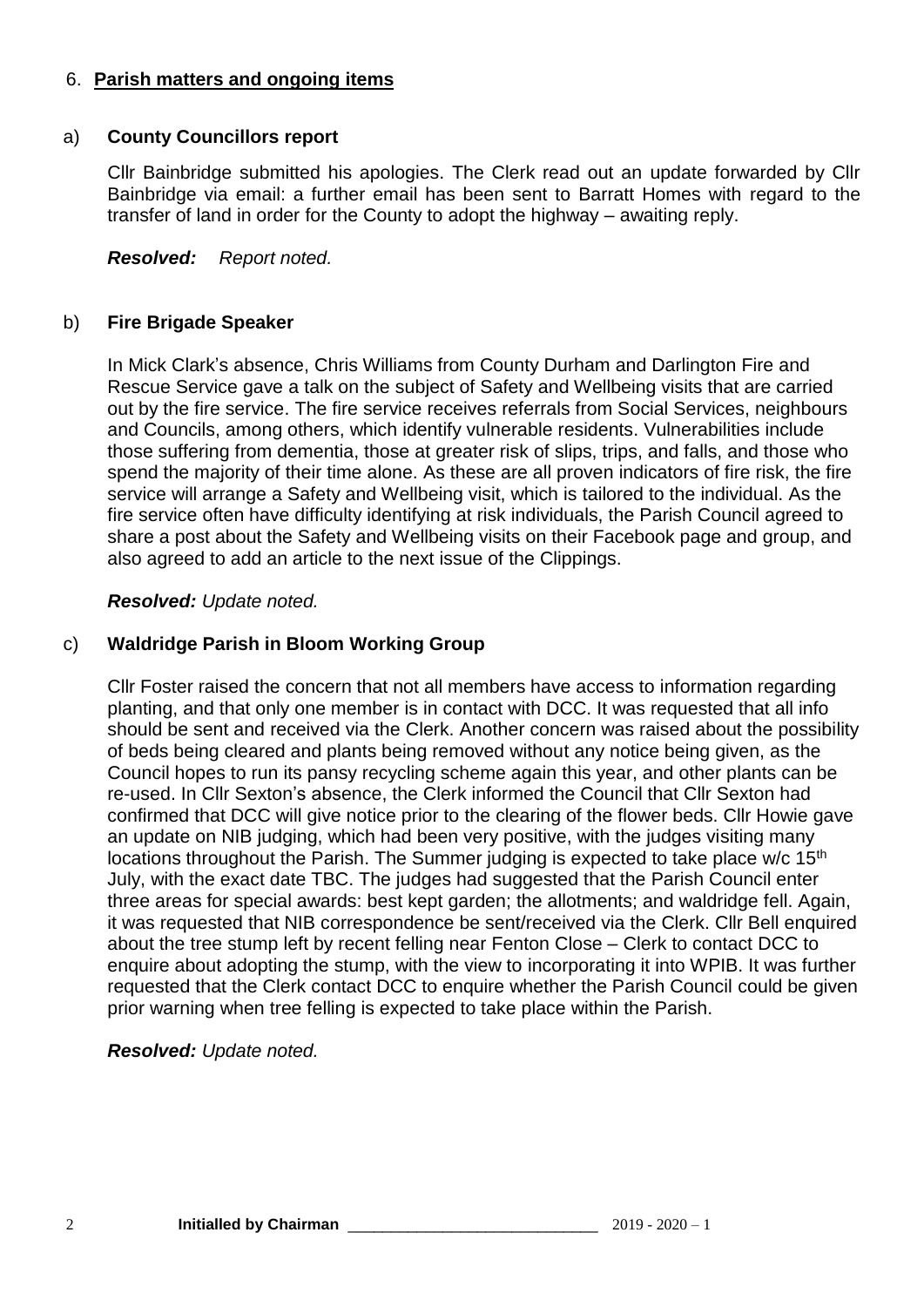# d) **Events Working Group**

The Council discussed the plan for Beat the Bounds, with Cllr Foster mentioning that the length and route of the walk would be tailored on the day, depending on the ability of the attendees. The possibility of holding an event to commemorate the VE Day 75<sup>th</sup> anniversary was discussed, and it was agreed that an event would be held, with the details being finalised during budget setting for 2020/21. The Council discussed whether flowers should be purchased from the remaining Easter budget to thank a resident who had helped out at the event. Concern was raised that this would set an expectation, and that flowers would have to be purchased for every resident who helps out on any occasion. Cllr Warren suggested that the Council have 'Thank You' card printed, featuring the winning photos from the Photo Competition, and that these could be used to thank anyone who has helped out. It was also suggested that those who have helped out during the year could be thanked as part of the annual Awards Evening.

*Resolved: Plan for Beat the Bounds agreed, and it was agreed to hold a VE Day 75th anniversary event (unanimous). It was agreed that flowers would not be purchased from the Easter budget (for: Cllrs Corner, Davies and Moist – against: Cllrs Bell, Foster, Howie, Warren).*

# e) **Updates from Facebook**

The Clerk informed the Council that a recent post asking residents whether they would like to switch to e-Clippings had proven successful so far.

*Resolved: Update noted.*

# f) **Internal Audit Report**

The Council received the Annual Internal Audit Report and Action Plan.

*Resolved: The Council noted the Annual Internal Audit Report and Action Plan.*

# g) **Annual Governance Statement**

The Council approved the Annual Governance Statement (Section 1 of AGAR Part 3) for the year ending 31st March 2019.

*Resolved: The Council approved the Annual Governance Statement.*

### h) **Accounting Statements**

The Council approved the Accounting Statements (Section 2 of AGAR Part 3) for the year ending 31st March 2019.

*Resolved: The Council approved the Accounting Statements.*

# i) **Exercise of Public Rights**

The Council noted that the Responsible Financial Officer has set the date for the Commencement of the Period for the Exercise of Public Rights as the 3<sup>rd</sup> June 2019.

*Resolved: The commencement date was noted by the Council.*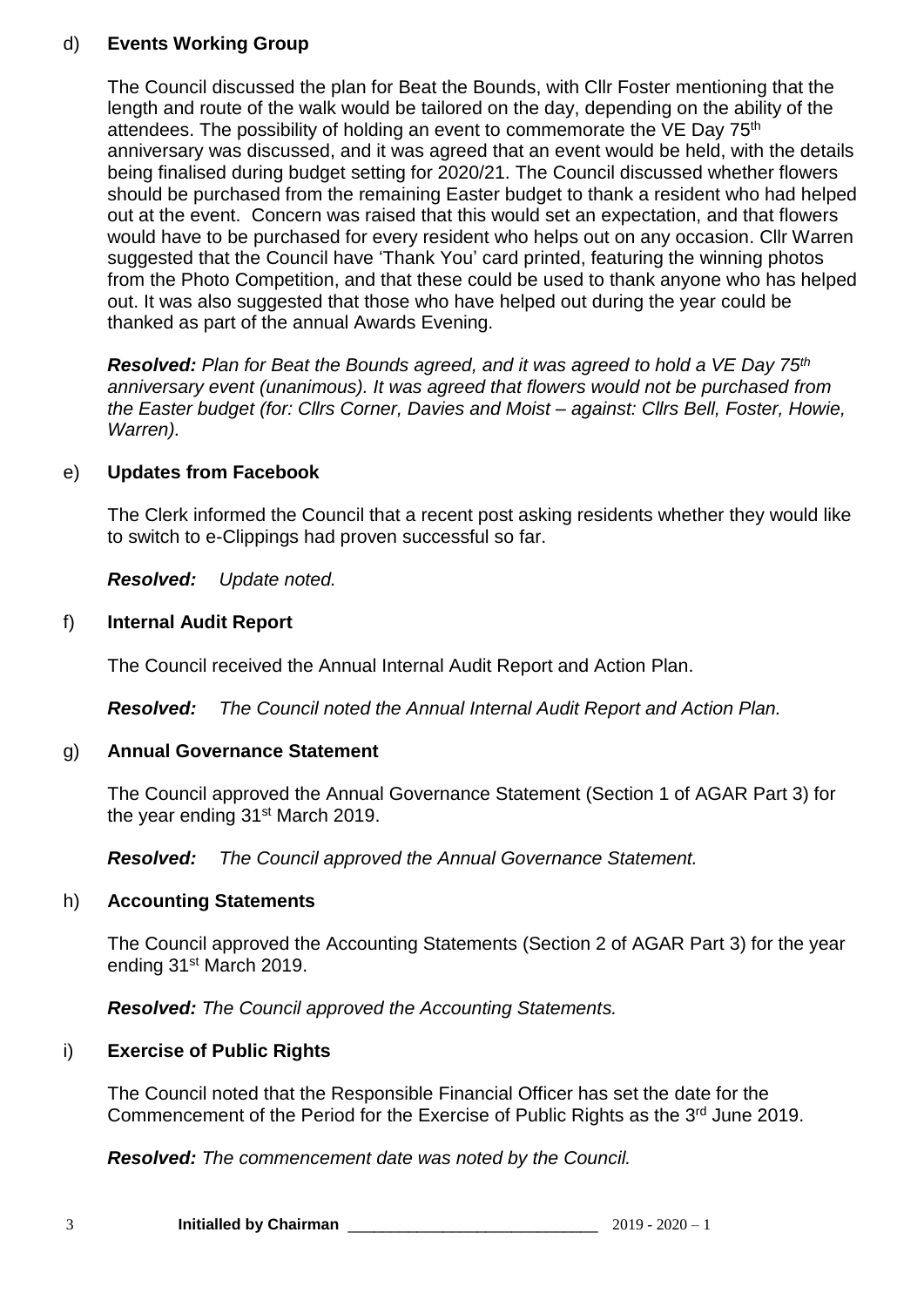# j) **Parish Council Surgeries**

The Council discussed whether Parish Council surgeries should continue, as attendance has been poor so far. The possibility of taking the surgeries to the next Residents Association meeting was discussed, and it was agreed that this may be a more effective way of reaching residents.

*Resolved: It was agreed that Cllr Moist will hold a Parish Council surgery directly prior to the Resident's Association meeting and will provide feedback to the Council at the next meeting (unanimous).*

## k) **Clippings**

The Council received and approved the Spring Clippings.

*Resolved: The Council approved the Spring Clippings and agreed to go to print (unanimous).*

### l) **Play Area**

The Council considered the quotes received so far for play area signage. As the costs were thought to be high, it was agreed that further quotes and more options for signage should be explored. The cleaning of play area equipment and seating throughout the Parish was discussed, and it was agreed that a price should be sought for this before it is discussed further.

*Resolved: The selecting of a supplier for Play Area signage was deferred so that further quotes and other options can be sought. The decision on the cleaning of play area equipment and seating was deferred so that costs can be confirmed.*

### m) **History of Waldridge Night**

The Council discussed the possibility of holding a 'History of Waldridge' night in the Parish Rooms, along with potential dates for the event and budgetary requirements.

*Resolved: It was agreed that a 'History of Waldridge' night should be held, and that Cllr Foster should confirm the date and time, depending on the availability of the speakers. It was agreed that £30 from the Events budget could be used for refreshments. All votes unanimous.*

### n) **Lawn Mower Service and Oil Change**

The Council discussed whether the Parish lawn mower should have a service and an oil change.

*Resolved: The decision on whether to have the lawn mower serviced and the oil changed was deferred until Cllr Davies has obtained potential costs.*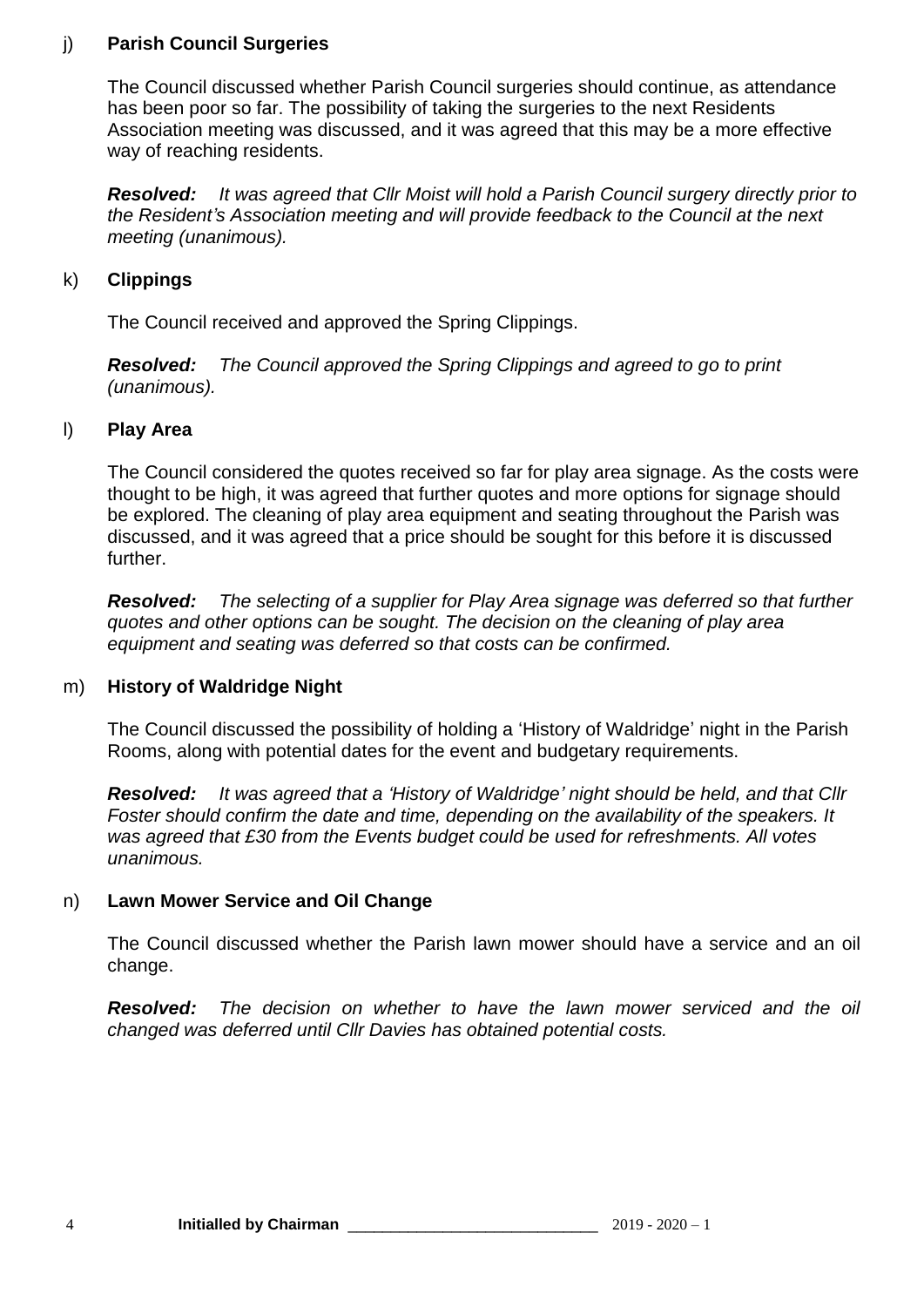# o) **Storage**

The Council discussed where additional items, such as the gas bottles and lawn mower should be stored, and it was agreed that Cllr Moist could store these items for the time being. If additional land on the allotments were to become available in the future, a metal storage shed was considered to be a possible long-term solution. Cllr Davies raised the issue of the Parish Rooms upstairs storage area, and it was agreed that the Clerk and Caretaker should go through all items and take an inventory.

*Resolved: It was agreed that the gas bottles and lawn mower should be stored at Cllr Moist's property for the time being (unanimous).*

# p) **Intruder Alarm**

The Council discussed the recent issues with the intruder alarm at the Parish Rooms. Cllr Davies updated the Council, informing them that the door contacts, the battery, and some sensors had been replaced. He mentioned that it might be worth having the last two sensors replaced, and it was agreed that a price for this should be sought. Cllr Warren asked whether the alarm should be serviced regularly, and Cllr Davies stated that there is no real requirement for a service, but that the battery should be changed every five years. Cllr Warren stated that a regular service would be preferable, as residents would be disturbed if further faults were to occur. It was agreed that enquiries would be made as to whether it is recommended that the alarm be serviced, and if so, what the cost for this would be.

# *Resolved: Update noted.*

# q) **Table cloths**

The Council discussed whether tablecloths were required for the Parish Rooms and considered quotes for various options.

*Resolved: It was agreed that tablecloths for the Parish Rooms should be purchased (unanimous). It was agreed that a banqueting roll should be purchased (Cllrs Bell, Davies and Moist for, Cllrs Foster, Howie and Warren against. As Chairman, Cllr Bell used his casting vote).*

# r) **Toilet Flooring**

As no quotes had been received, this item was deferred.

*Resolved: To defer this item to the next meeting.*

### s) **Carried over funds**

It was agreed that this item should be deferred until toilet flooring quotes are obtained.

*Resolved: To defer this item to the next meeting.*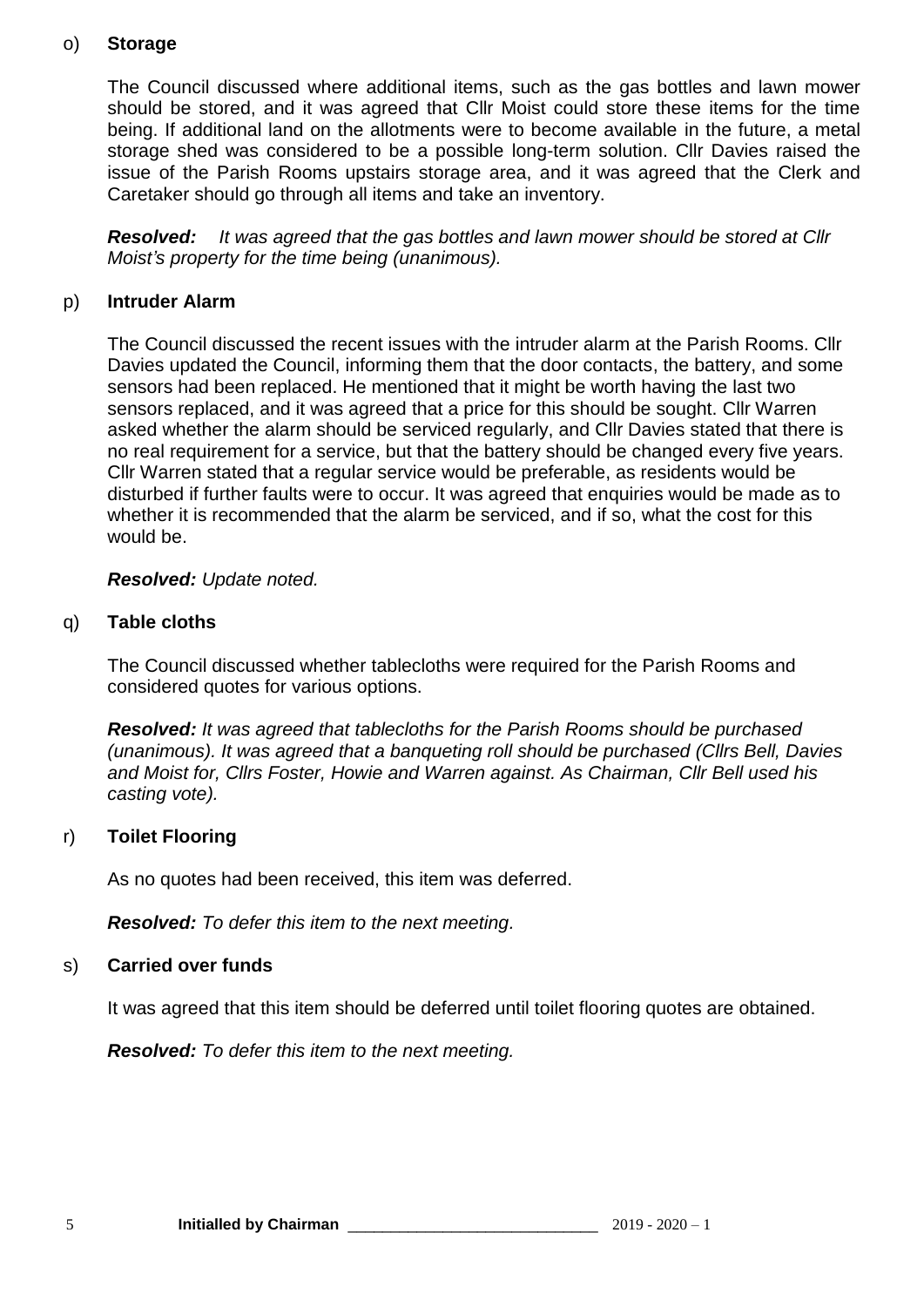#### t) **Bank Mandate**

The Council approved the Bank Mandate dated 30<sup>th</sup> October 2018, and the list of signatories included in the Mandate.

*Resolved: The Council confirmed and approved the Bank Mandate dated 30th October 2018, and the list of signatories included in the Mandate.*

#### u) **Policy Review**

The review of the Facebook Policy was deferred.

*Resolved: To defer this item to the next meeting.*

#### v) **Timetable of training events.**

The forthcoming training events were noted.

*Resolved: It was noted that the SLCC Charitable Trusts webinar was fully booked, and that the Clerk will attend the next time the course runs. It was noted that the Clerk ad Cllr Bell are attending three free Charitable Trust courses, and it was agreed that Cllr Davies should also attend the Managing Risks course (unanimous). It was agreed that Cllr Bell and Cllr Foster should attend the CDALC Councillors Training Course at a cost of £27 per person, if they are available (unanimous). It was agreed that the Clerk should attend the CDALC VAT Training (unanimous).*

#### w) **Grants / fundraising**

No new opportunities identified.

*Resolved: No decisions needed.*

#### x) **Planning Applications**

DM/19/01386/FPA 5 Long Burn Drive Chester-le-Street DH2 2XE Sun lounge extension to rear

*Resolved: To recommend approval (unanimous).*

y)

**To consider any planning applications received after the agenda was published.**

None received.

*Resolved: None needed.*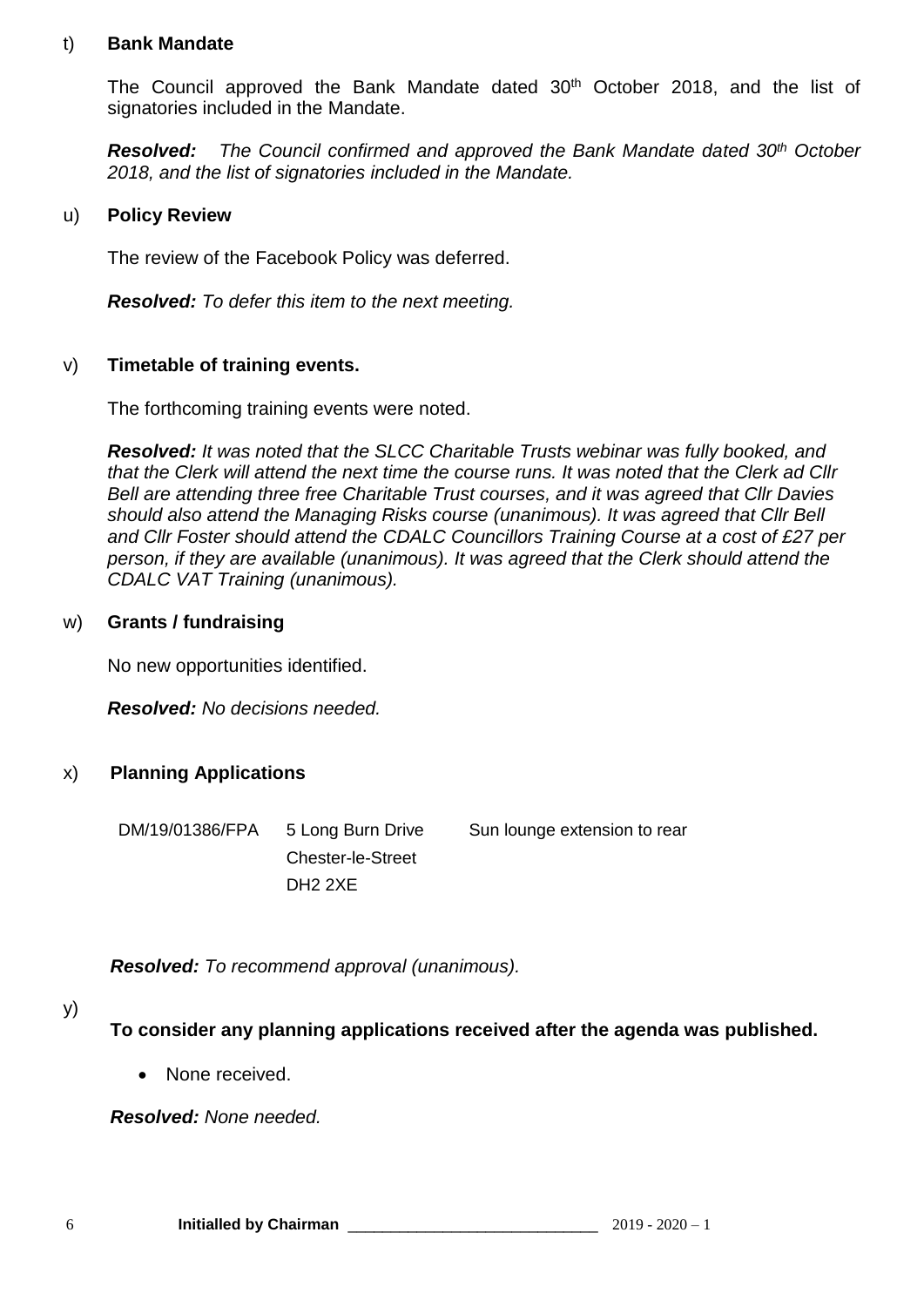## **Correspondence received**

- Email from Scouts asking to use our equipment for litter picks.
- Email from resident notifying of broken see saw on DCC play area.

*Resolved: It was noted that the litter picks will take place in July, and that DCC are aware of the broken see saw and will be removing it.*

#### aa)

# **Correspondence received after agenda published** (to note only)

- Email from resident containing several complaints including: dog fouling; a vehicle leaking oil in the village; and building works on the land adjacent to the Parish Rooms.
- bb)

# **Clerks Report / Action Log**

The Clerk gave an update on all items on the Action Log not already covered during the meeting.

*Resolved: Update noted.*

cc)

**Urgent issues for noting (Clerk to use delegated powers in necessary) and any items Councillors wish to agenda for next meeting**

No issues to note.